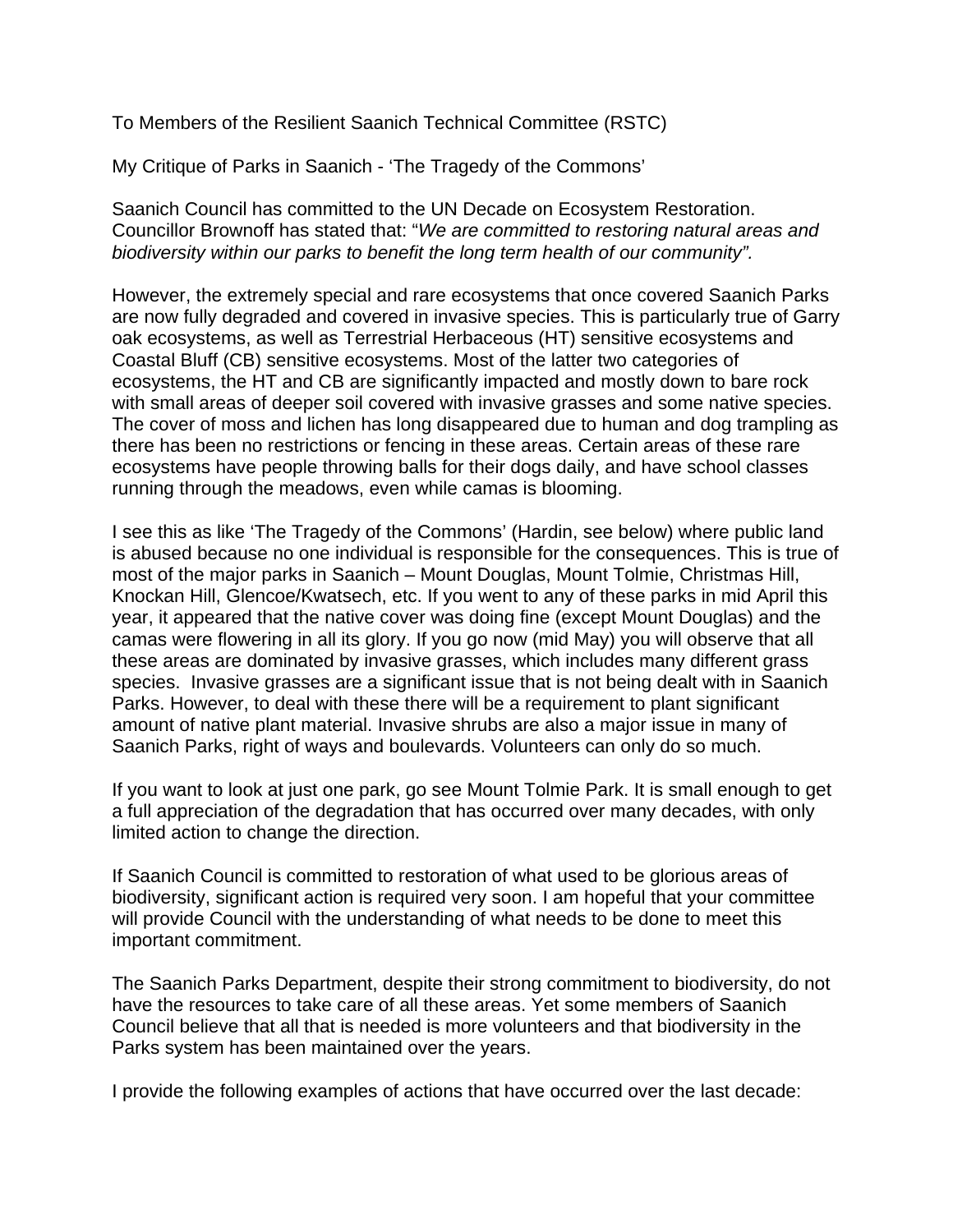- At a White Rock Street private property there is a location of Bearded Owl-clover, an Endangered species at risk in Canada. To build a house, the landowners were required by Saanich to hire a biologist, do shade diagrams from the proposed house, and fence the occurrence in a natural state covenant. Right adjacent to this property is an area of public land, Saanich property, where this occurrence continues, however, the area is mostly bare, as people can walk all over the area where it was – it is now down to bare rock, a small area of soil and no fencing. The landowners ended up paying significant funds to protect the species with no incentives or financial support from Saanich and no action by Saanich on the adjacent public property.
- Not far from this location, at Glencoe Cove/Kwatsech Park, there used to be a Bearded Owl-clover population of over 20,000 individuals. Now they are in the low hundreds spread out in small patches. There is no fencing, no sign about the species at risk and no restrictions for people and their dogs to walk all over this population and other SAR populations in Saanich Parks. Saanich used to allow weddings to occur at this site and may still. The whole park is also mapped as Sensitive Ecosystem and most of the park has been mapped as Critical Habitat for one of three Species at Risk.
- At the same park, the Macoun's meadow-foam, a federally threatened G2 species at risk which occurs in vernal pools, is present where paths go right through this area. There is no fence, no sign, no restrictions. Adolf Ceska said that there were  $5 - 7$  plants last year. There were approximately 50 plants at one time. It appears that the Endangered species Purple Sanicle has recently disappeared from this park.
- Landowner's have been required to place areas of Coastal Bluff Sensitive Ecosystems or Terrestrial Herbaceous Sensitive Ecosystems into Natural State Covenants in order to build, or put in a driveway or deck, on fully developed or degraded sites which happened to be mapped as Sensitive Ecosystems, while in Saanich Parks people and dogs walk all over these ecosystems and degrade them. No restriction, no protection, little or no signage.
- It appears to me that the Parks Department do not have the capacity or expertise for managing species at risk in Saanich Parks, even though many locations occur, and many areas have been mapped by Federal Government Recovery Strategies as being Critical Habitat.
- In 2016, in Saanich Gorge Park, Saanich planted over 20 species of trees in the park, and not one of these was a native species. This area was mapped within the EDPA area of Marine Backshore at the time. Private landowners, however, were required to plant native trees and shrubs on their own properties, if they were within the EDPA area and wanted to build a deck or driveway, where no natural vegetation occurred. Along the same vein is the refusal by Saanich to remove the remains of a holly farm in Brodick Park, while a very dedicated group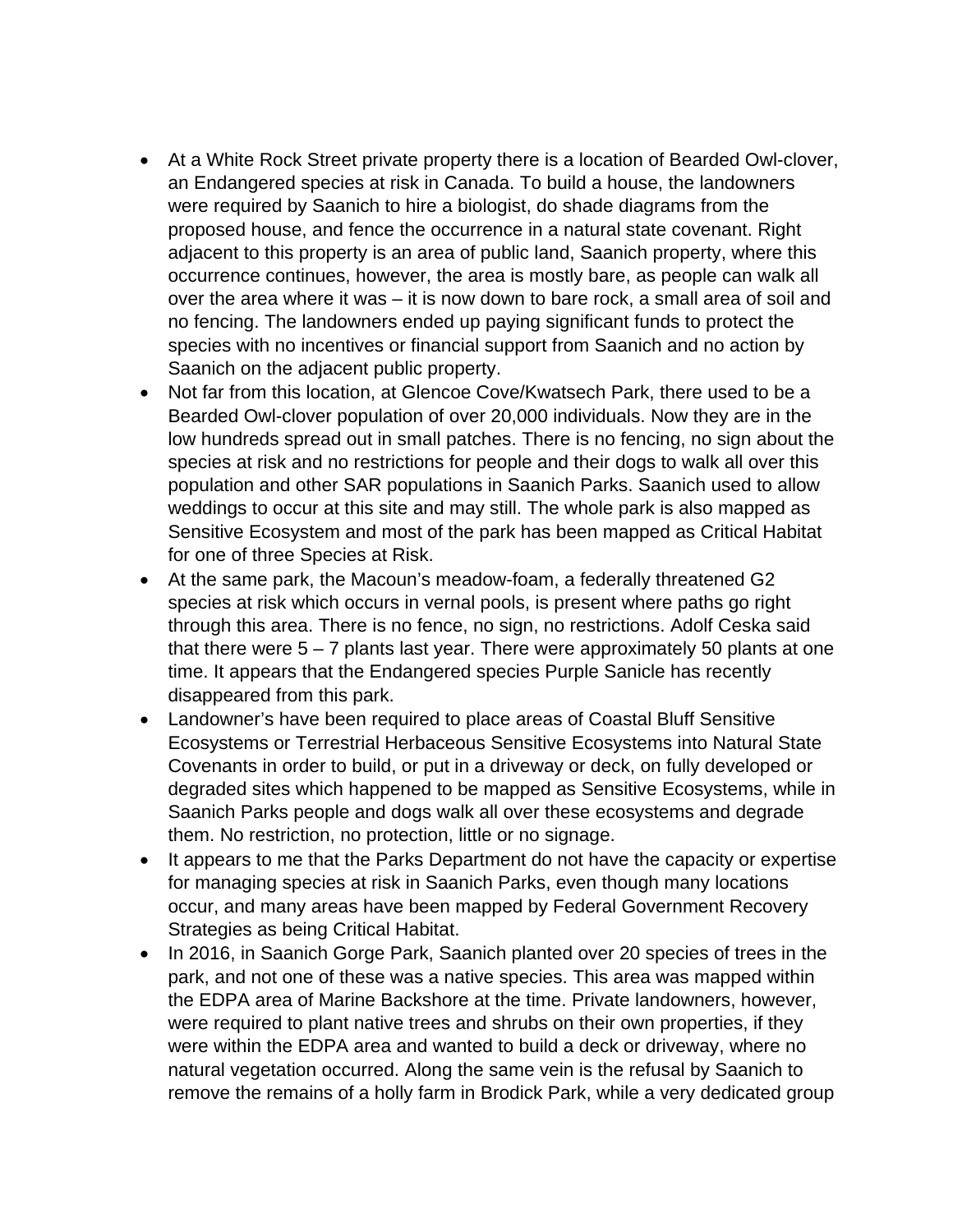of volunteers remove invasive species, including holly, in the natural area of Brodick Park, just 50 metres away. Non-native species are commonly planted in medians, boulevards -see the boulevard tree list – and on Saanich municipal hall lands.

I raise these issues because I believe that there is presently little action or commitment by Saanich Council to protect, enhance or supplement ecosystems at risk and species at risk within Saanich. I believe Council do not have a full understanding of the issues in the Parks. I encourage the RSTC to inform Council of the state of Saanich parks and species at risk and request a financial commitment from Saanich Council to demonstrate that they are willing to deal with biodiversity in a meaningful manner within the municipality.

Ted Lea, Vegetation Ecologist

Tragedy of the Commons defined by Wikipedia

The **tragedy of the commons** describes a situation in economic science when individual users, who have open access to a resource unhampered by shared social structures or formal rules that govern access and use, act independently according to their own self-interest and, contrary to the common good of all users, cause depletion of the resource through their uncoordinated action.

Link to Garrett Hardin 1968 paper, entitled The Tragedy of the Commons https://science.sciencemag.org/content/sci/162/3859/1243.full.pdf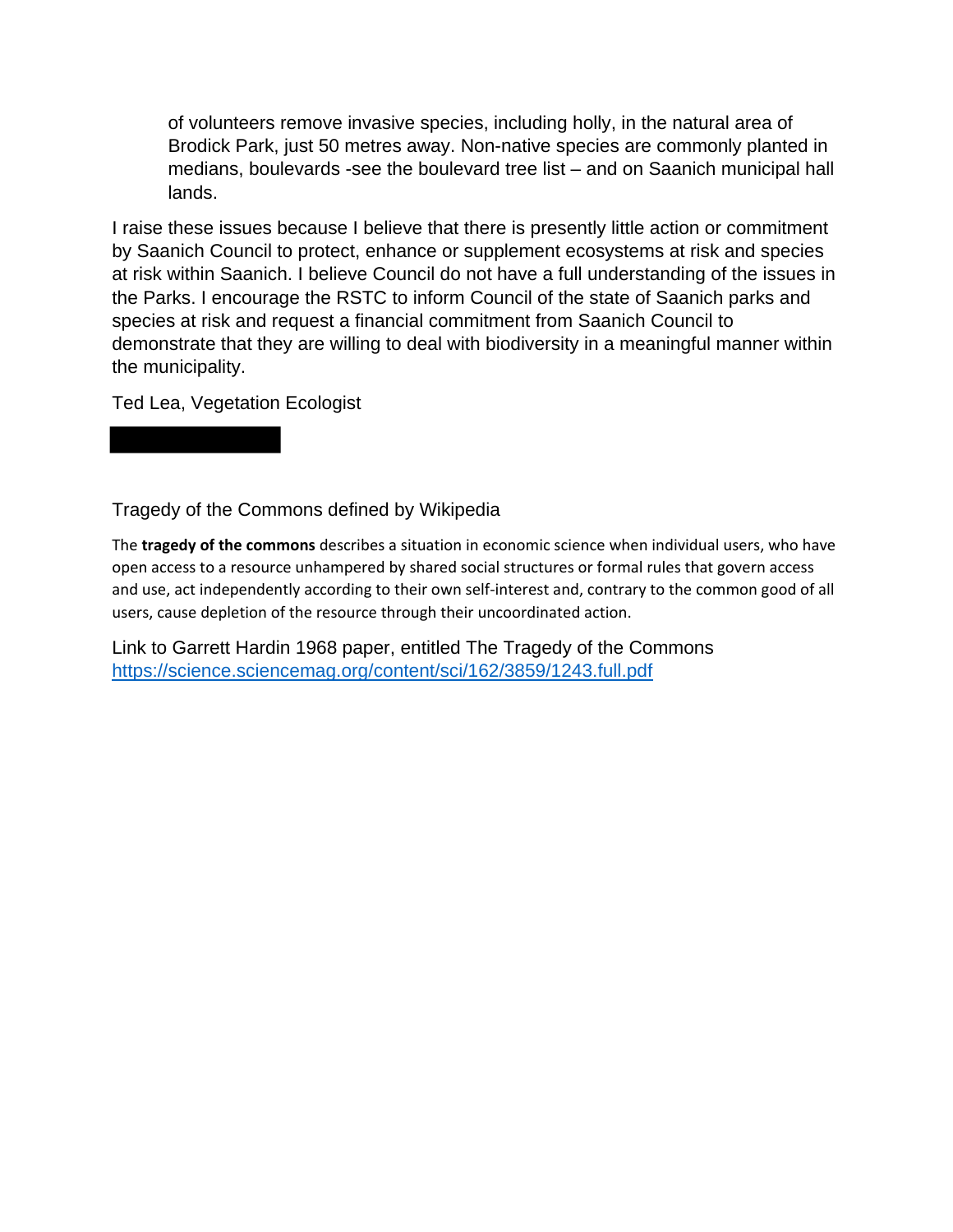Rapid Preliminary Assessment of Ecological Condition in Major Saanich Parks using Standard for Mapping Ecosystems at Risk in BC (WD is Garry oak Woodland Sensitive Ecosystem; HT is Terrestrial Herbaceous Sensitive Ecosystem)

| Park               | Ecosystem          | Excellent | Good                             | Fair                         | Poor                              | Comments                                                                   |
|--------------------|--------------------|-----------|----------------------------------|------------------------------|-----------------------------------|----------------------------------------------------------------------------|
| <b>Total All</b>   | WD/HT              | none      | 3.5%                             | 0.37%                        | 96.15 %                           | Preliminary numbers - detailed mapping                                     |
| <b>Large Parks</b> |                    |           | (3.2 <sub>ha</sub> )             | $(0.34 \text{ ha})$          | $(87.5)$ ha)                      | is required to confirm these numbers.                                      |
| Knockan Hill       | WD/HT              | none      | $48 \text{ m}^2$                 | none                         | 38,400 $m2$                       | The good condition portion is not mapped                                   |
|                    |                    |           |                                  |                              |                                   | as WD or any SEI category - patches of                                     |
|                    |                    |           |                                  |                              | 3.8 ha                            | camas under trees and in protected areas                                   |
|                    |                    |           |                                  |                              |                                   | $-$ some other natives in meadows $-$                                      |
|                    |                    |           |                                  |                              |                                   | invasive grasses predominate                                               |
| Cedar Hill         | WD/HT              | none      | none                             | none                         | 100 %                             | Dominantly snowberry - English ivy                                         |
|                    |                    |           |                                  |                              | 69, 720 $m2$                      | community - fair number of camas in                                        |
|                    |                    |           |                                  |                              | 6.9 <sub>ha</sub>                 | open areas however, invasive grasses                                       |
| Panama Hill        | WD/HT              |           |                                  |                              |                                   | predominate - some other natives occur                                     |
|                    |                    | none      | none                             | none                         | 78,270 m <sup>2</sup><br>7.8 ha   | Extremely degraded by invasives -<br>hawthorn, invasive grasses - very few |
|                    |                    |           |                                  |                              |                                   | native species remain.                                                     |
| Mount              | <b>WD/HT Garry</b> | none      | none                             | none                         | 380,000 $m2$                      | Extremely degraded by invasives - broom,                                   |
| Douglas Park       | oak                |           |                                  |                              |                                   | invasive grasses - very few native species                                 |
| (PKOLS)            |                    |           |                                  |                              | 38 ha                             | remain - significant degradation by                                        |
|                    |                    |           |                                  |                              |                                   | overuse for recreation and expansion of                                    |
|                    |                    |           |                                  |                              |                                   | trails through COVID                                                       |
| Christmas Hill     | WD/HT Garry        | none      | none                             | 3380 $m2$                    | 99,920 $m2$                       | Still patches of camas and other natives -                                 |
|                    | oak meadows        |           |                                  | .34 ha                       | 9.9. ha                           | invasive grass dominates all areas                                         |
| Christmas Hill     | WD/HT              | none      | 8370 $m2$                        | none                         |                                   | East side of Park - needs further                                          |
|                    | Licorice Fern      |           | $0.84$ ha                        |                              |                                   | delineation                                                                |
| Christmas Hill     | <b>WD Osoberry</b> | none      | 24,000 $m2$<br>2.4 <sub>ha</sub> | none                         |                                   | North side of Park - needs further                                         |
|                    | - snowberry        |           |                                  |                              |                                   | delineation                                                                |
| Vic Derman<br>Park | WD/HT Garry        | none      | none                             | none                         | 32, 380 $m2$<br>3.2 <sub>ha</sub> | Dominated by invasive grasses and shrubs<br>and invasive hawthorn          |
|                    | oak                |           |                                  |                              |                                   |                                                                            |
| Mount Tolmie       | WD/HT Garry        | none      | None                             | None                         | 179,750 $m2$                      | Still patches of camas and other natives,                                  |
|                    | oak                |           | (may be some WD<br>Osoberry-     | (may be some<br>WD Osoberry- | 17.9 ha                           | in parts of the park, but invasive grasses                                 |
|                    |                    |           | snowberry but need               | snowberry but                |                                   | predominate throughout. Terrestrial                                        |
|                    |                    |           | further detail)                  | need further                 |                                   | Herbaceous (HT) areas are extremely                                        |
|                    |                    |           |                                  | detail)                      |                                   | degraded from overuse for many years.                                      |